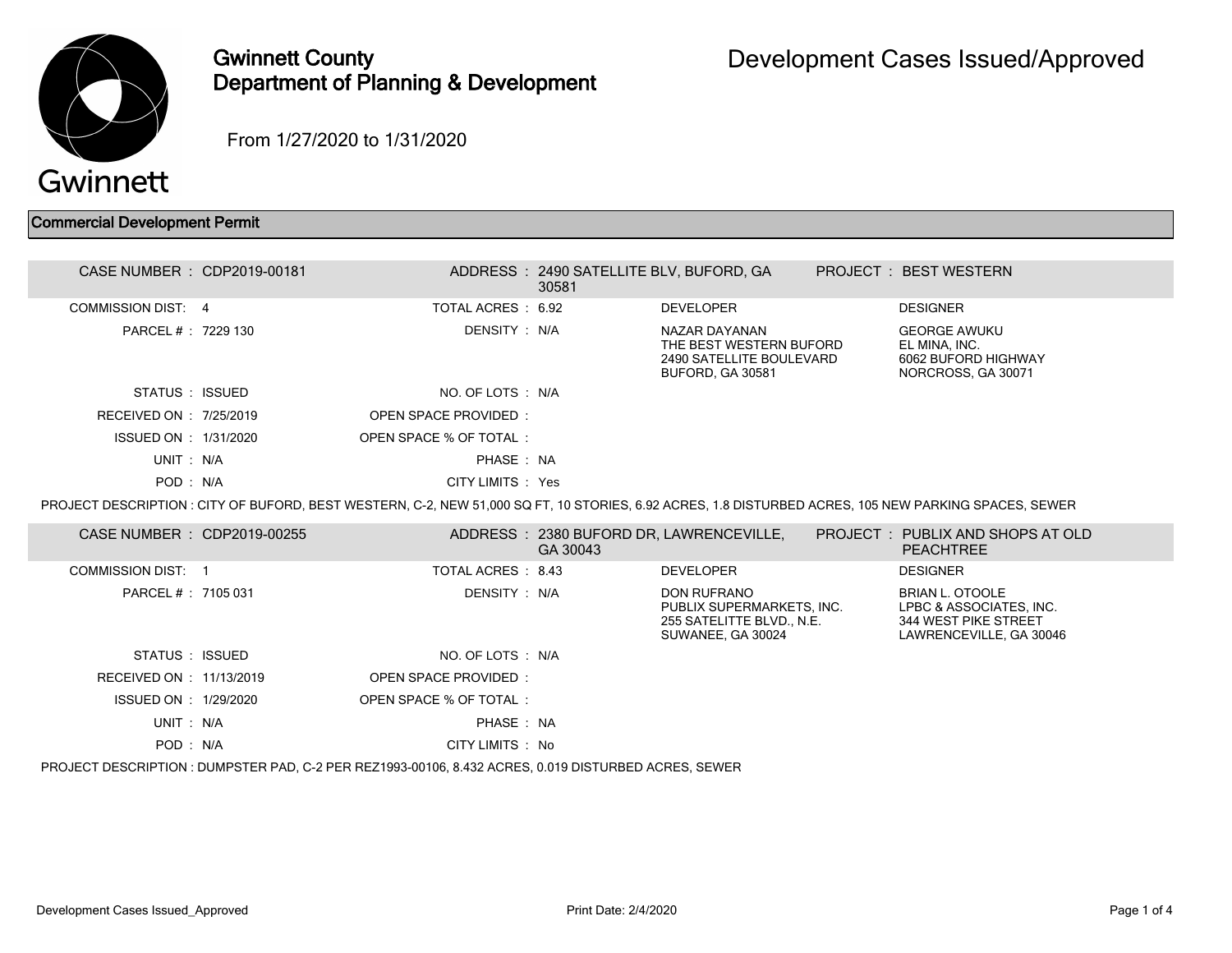| CASE NUMBER : CDP2019-00260 |       |                                                                                                                                                                                          | GA 30519                                      | ADDRESS : 3239 SARDIS CHURCH RD, BUFORD,                                                                              | PROJECT: TRACTOR SUPPLY COMPANY                                                                                                                                  |
|-----------------------------|-------|------------------------------------------------------------------------------------------------------------------------------------------------------------------------------------------|-----------------------------------------------|-----------------------------------------------------------------------------------------------------------------------|------------------------------------------------------------------------------------------------------------------------------------------------------------------|
| COMMISSION DIST: 4          |       | TOTAL ACRES: 3.86                                                                                                                                                                        |                                               | <b>DEVELOPER</b>                                                                                                      | <b>DESIGNER</b>                                                                                                                                                  |
| PARCEL #: 1001 787          |       | DENSITY : N/A                                                                                                                                                                            |                                               | <b>KEITH CARTER</b><br>REESE REAL ESTATE DEVELOPMENT<br><b>PARTNERS</b><br>1076 SUMMIT DRIVE<br>MIDDLETOWN, OH 45042  | <b>MICHAEL PARKER</b><br>PRECISION PLANNING, INC.<br>400 PIKE BOULEVARD<br>LAWRENCEVILLE, GA 30655                                                               |
| STATUS : ISSUED             |       | NO. OF LOTS : N/A                                                                                                                                                                        |                                               |                                                                                                                       |                                                                                                                                                                  |
| RECEIVED ON : 11/19/2019    |       | <b>OPEN SPACE PROVIDED:</b>                                                                                                                                                              |                                               |                                                                                                                       |                                                                                                                                                                  |
| ISSUED ON : 1/28/2020       |       | OPEN SPACE % OF TOTAL:                                                                                                                                                                   |                                               |                                                                                                                       |                                                                                                                                                                  |
| UNIT: N/A                   |       | PHASE: NA                                                                                                                                                                                |                                               |                                                                                                                       |                                                                                                                                                                  |
| POD: N/A                    |       | CITY LIMITS : No                                                                                                                                                                         |                                               |                                                                                                                       |                                                                                                                                                                  |
| <b>SEWER</b>                |       |                                                                                                                                                                                          |                                               |                                                                                                                       | PROJECT DESCRIPTION : RETAIL STORE, C-2 PER RZC2003-00040 AND SUP2019-00071, NEW 18,787 SQ FT, 1 STORY, 3.863 ACRES, 3.1 DISTURBED ACRES, 55 NEW PARKING SPACES, |
| CASE NUMBER : CDP2019-00282 |       |                                                                                                                                                                                          | ADDRESS: 20 SKIN ALLEY, NORCROSS, GA<br>30071 |                                                                                                                       | PROJECT: SOCIAL FOX BREWING                                                                                                                                      |
| <b>COMMISSION DIST:</b>     | false | TOTAL ACRES: 0.08                                                                                                                                                                        |                                               | <b>DEVELOPER</b>                                                                                                      | <b>DESIGNER</b>                                                                                                                                                  |
| PARCEL # : 6254A034         |       | DENSITY : N/A                                                                                                                                                                            |                                               | <b>LORRAINE WYNN</b><br><b>VARNELL CAROL</b><br>3740 NORTH BERKELEY LAKE ROAD<br><b>NW</b><br>BERKELEY LAKE, GA 30096 | <b>JOHN O'CONNELL</b><br>AXIS INFRASTRUCTURE, LLC<br>1111 CAMBRIDGE SQUARE<br>SUITE C<br>ALPHARETTA, GA 30009                                                    |
| STATUS : ISSUED             |       | NO. OF LOTS : N/A                                                                                                                                                                        |                                               |                                                                                                                       |                                                                                                                                                                  |
| RECEIVED ON : 12/17/2019    |       | <b>OPEN SPACE PROVIDED:</b>                                                                                                                                                              |                                               |                                                                                                                       |                                                                                                                                                                  |
| ISSUED ON : 1/31/2020       |       | OPEN SPACE % OF TOTAL:                                                                                                                                                                   |                                               |                                                                                                                       |                                                                                                                                                                  |
| UNIT: N/A                   |       | PHASE: NA                                                                                                                                                                                |                                               |                                                                                                                       |                                                                                                                                                                  |
| POD: N/A                    |       | CITY LIMITS : Yes                                                                                                                                                                        |                                               |                                                                                                                       |                                                                                                                                                                  |
|                             |       | $\mathcal{L} \cap \mathcal{L}$ is a second property of the property $\mathcal{L} \cap \mathcal{L}$ is a set of $\mathcal{L} \cap \mathcal{L}$ is a set of $\mathcal{L} \cap \mathcal{L}$ |                                               |                                                                                                                       |                                                                                                                                                                  |

PROJECT DESCRIPTION : CITY OF NORCROSS, SOCIAL FOX BREWING, C-3, SEWER CONNECTION

| <b>TOTAL FOR: Commercial Development</b> | NO. OF CASES: 4 | NO. OF LOTS: 0 | <b>TOTAL ACRES: 19.30</b> |
|------------------------------------------|-----------------|----------------|---------------------------|
| Permit                                   |                 |                |                           |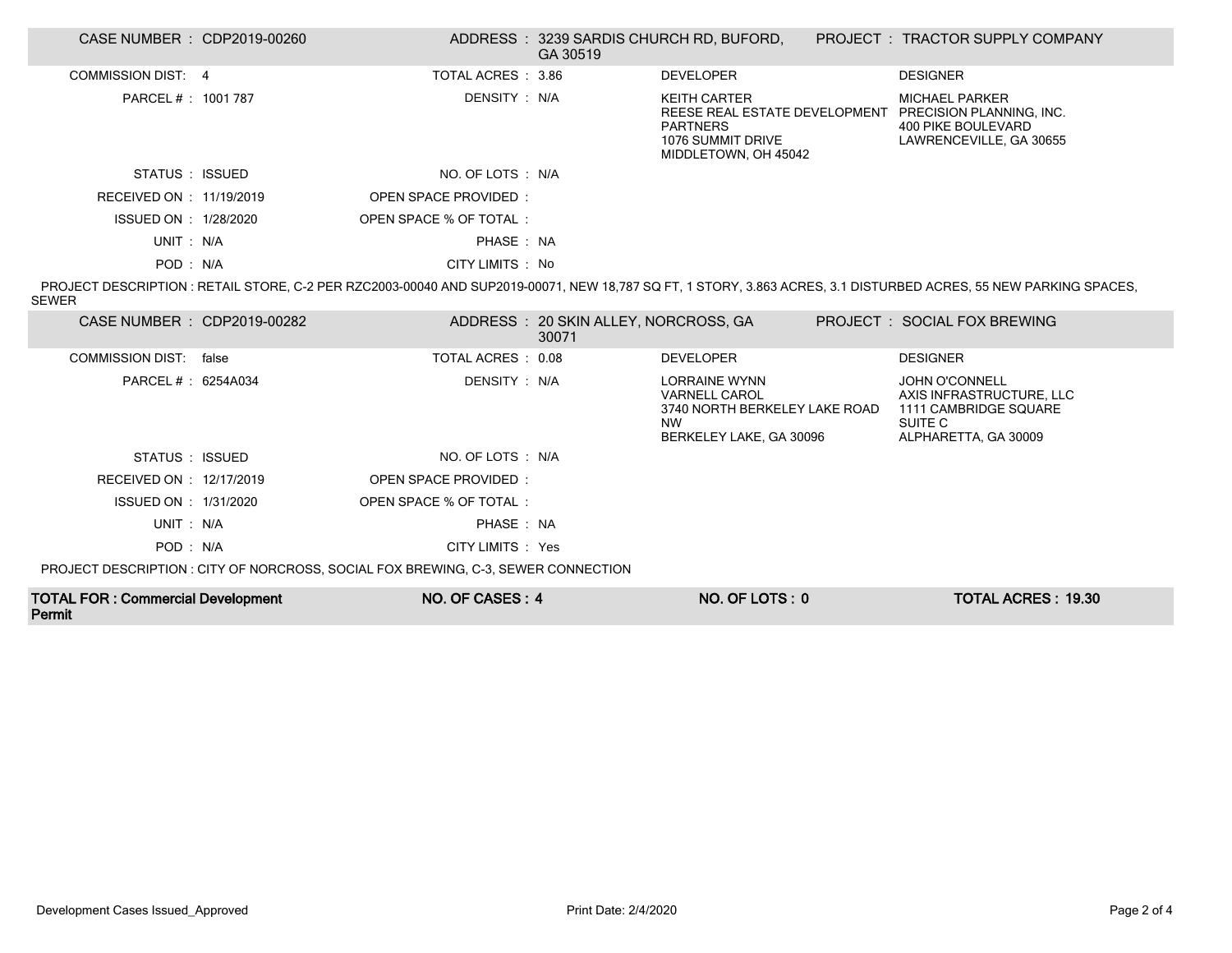## Subdivision Development Permit

| CASE NUMBER : SDP2019-00038                                                                    |  |                                                                                                            | ADDRESS: 2905 BETHANY CHURCH RD,<br>SNELLVILLE, GA 30039 |                                                                                                           |  | PROJECT: BETHANY MANOR (FKA: BETHANY<br><b>CHURCH ROAD TRACT)</b>                                                              |  |
|------------------------------------------------------------------------------------------------|--|------------------------------------------------------------------------------------------------------------|----------------------------------------------------------|-----------------------------------------------------------------------------------------------------------|--|--------------------------------------------------------------------------------------------------------------------------------|--|
| <b>COMMISSION DIST: 1</b>                                                                      |  | TOTAL ACRES: 33.74                                                                                         |                                                          | <b>DEVELOPER</b>                                                                                          |  | <b>DESIGNER</b>                                                                                                                |  |
| PARCEL #: 6036 004                                                                             |  | DENSITY: N/A                                                                                               |                                                          | <b>CLAY KIRKLEY</b><br><b>MERITAGE HOMES</b><br>2700 CUMBERLAND PARKWAY<br>SUITE 400<br>ATLANTA, GA 30339 |  | JOHN R. MORGAN<br>RIDGE PLANNING & ENGINEERING<br>1290 KENNESTONE CIRCLE<br><b>BUILDING A, SUITE 200</b><br>MARIETTA, GA 30066 |  |
| STATUS : ISSUED                                                                                |  | NO. OF LOTS: 69                                                                                            |                                                          |                                                                                                           |  |                                                                                                                                |  |
| RECEIVED ON : 8/9/2019                                                                         |  | OPEN SPACE PROVIDED: 14.6                                                                                  |                                                          |                                                                                                           |  |                                                                                                                                |  |
| ISSUED ON : 1/28/2020                                                                          |  | OPEN SPACE % OF TOTAL :                                                                                    |                                                          |                                                                                                           |  |                                                                                                                                |  |
| UNIT: N/A                                                                                      |  | PHASE: NA                                                                                                  |                                                          |                                                                                                           |  |                                                                                                                                |  |
| POD: N/A                                                                                       |  | CITY LIMITS : No                                                                                           |                                                          |                                                                                                           |  |                                                                                                                                |  |
|                                                                                                |  | PROJECT DESCRIPTION : SINGLE FAMILY SUBDIVISION, OSC PER RZR2017-00020, 69 LOTS, 33.74 ACRES, 21.31, SEWER |                                                          |                                                                                                           |  |                                                                                                                                |  |
| <b>TOTAL FOR: Subdivision Development</b><br>Permit                                            |  | NO. OF CASES: 1                                                                                            |                                                          | <b>NO. OF LOTS: 69</b>                                                                                    |  | <b>TOTAL ACRES: 33.74</b>                                                                                                      |  |
| <b>Land Disturbance Permit</b>                                                                 |  |                                                                                                            |                                                          |                                                                                                           |  |                                                                                                                                |  |
|                                                                                                |  |                                                                                                            |                                                          |                                                                                                           |  |                                                                                                                                |  |
| CASE NUMBER : LDP2019-00017                                                                    |  |                                                                                                            | 300464637                                                | ADDRESS: BRISCOE BLVD, LAWRENCEVILLE, GA  PROJECT: CYBERJET, LLC                                          |  |                                                                                                                                |  |
| COMMISSION DIST 4                                                                              |  | TOTAL ACRES: 1.78                                                                                          |                                                          | <b>DEVELOPER</b>                                                                                          |  | <b>DESIGNER</b>                                                                                                                |  |
| PARCEL # : 5207 020                                                                            |  | DENSITY: N/A                                                                                               |                                                          | DAVID ZORGER<br>AMERI-GRADE<br>500 BRISCOE BOULEVARD<br>LAWRENCEVILLE, GA 30046                           |  | PATRICK F. CAREY<br>KEYSTONE LAND SURVEYING<br>162 E. CROGAN STREET<br>LAWRENCEVILLE, GA 30046                                 |  |
| STATUS : ISSUED                                                                                |  | NO. OF LOTS : N/A                                                                                          |                                                          |                                                                                                           |  |                                                                                                                                |  |
| RECEIVED ON : 11/26/2019                                                                       |  | OPEN SPACE PROVIDED:                                                                                       |                                                          |                                                                                                           |  |                                                                                                                                |  |
| ISSUED ON : 1/28/2020                                                                          |  | OPEN SPACE % OF TOTAL :                                                                                    |                                                          |                                                                                                           |  |                                                                                                                                |  |
| UNIT: N/A                                                                                      |  | PHASE: N/A                                                                                                 |                                                          |                                                                                                           |  |                                                                                                                                |  |
| POD: N/A                                                                                       |  |                                                                                                            |                                                          |                                                                                                           |  |                                                                                                                                |  |
| PROJECT DESCRIPTION : AIRPORT, SITE IMPROVEMENTS, M-1, 1.78 ACRES, 0.21 DISTURBED ACRES, SEWER |  |                                                                                                            |                                                          |                                                                                                           |  |                                                                                                                                |  |
|                                                                                                |  | CITY LIMITS : No                                                                                           |                                                          |                                                                                                           |  |                                                                                                                                |  |